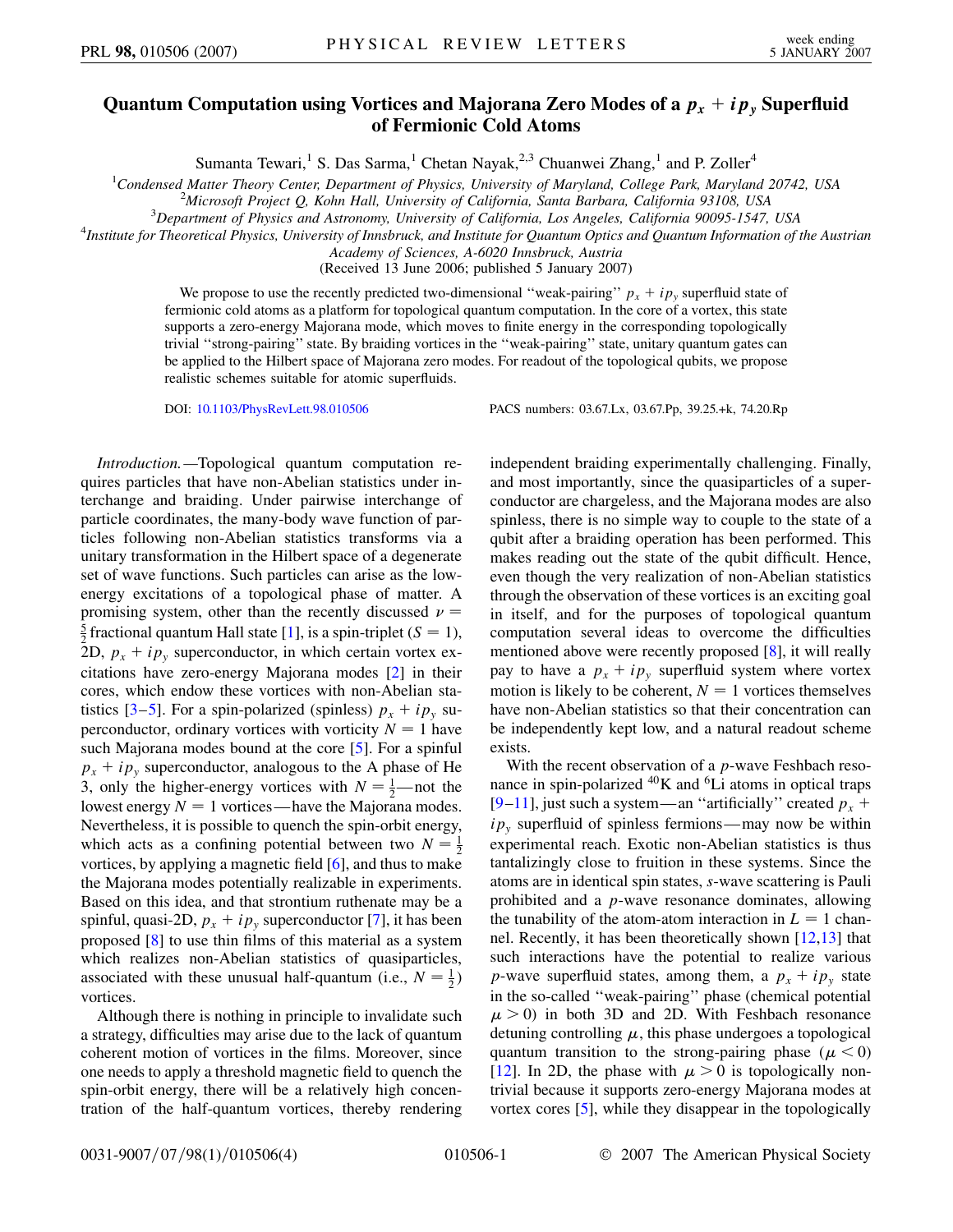trivial strong-pairing phase. The weak-pairing phase, then, is suitable for use in the hardware of a quantum computer. Vortices in *s*-wave superfluids have been observed, and *p*-wave Feshbach resonances have been seen in recent experiments [[9](#page-3-7)[–11\]](#page-3-8). Therefore, establishing a  $p_x + ip_y$ superfluid in the optical trap is the next natural step. Since ordinary vortices themselves exhibit non-Abelian statistics in this case, they can be created at a low density, allowing, in principle, coherent independent braiding. Finally, as we discuss later, since the atoms, unlike the electrons in a superconductor, have internal energy levels, this internal structure can be manipulated to read out the states of the qubits after the quantum computation.

*The weak and strong pairing phases and the fate of the zero mode.—*The BCS Hamiltonian for a system of spinless fermions in a 2D spin-triplet *p*-wave superfluid state is given by

$$
H = \int d^2x d^2x' \psi^{\dagger}(\vec{x}) \mathcal{H}(\vec{x}, \vec{x}') \psi(\vec{x}'), \tag{1}
$$

where  $\psi(\vec{x})$  is a two-component column vector,  $\psi(\vec{x}) =$  $(c^{\dagger}(\vec{x}), c(\vec{x}))^T$ , and  $\mathcal{H}(\vec{x}, \vec{x}')$  is the matrix,

$$
\mathcal{H}\left(\vec{x},\vec{x}'\right) = \left(\frac{-\nabla^2}{2m} - \mu\right)\delta(\vec{x} - \vec{x}')\sigma_z + \frac{\Delta(\vec{x},\vec{x}')}{2}\sigma^+ - \frac{\Delta^*(\vec{x},\vec{x}')}{2}\sigma^-. \tag{2}
$$

Here,  $m$  is the fermion mass,  $\mu$  is the chemical potential, and  $\Delta(\vec{x}, \vec{x}')$  is the gap function. We take  $\hbar = k_B = 1$  in this Letter. In a uniform  $p_x + ip_y$  state, the gap function takes the form in momentum space,  $\Delta(\vec{p}) = \frac{\Delta_0}{p_F} \times$  $(p_x + ip_y)$ . Following Ref. [[5\]](#page-3-3), we identify the system to be in the strong-pairing phase for  $\mu < 0$  and in the weakpairing phase for  $\mu > 0$ , the two phases separated by a topological phase transition [\[14\]](#page-3-11).

We model a vortex by assuming the gap function to be zero inside an area of radius  $\xi$  (coherence length). Outside this radius, the gap function takes the form  $\Delta(\vec{p}) = \frac{\Delta_0}{p_F} \times$  $\exp(i\theta/2)(p_x - ip_y)\exp(i\theta/2)$ , where the total order parameter phase,  $\theta$ , rotates by  $2\pi$ . In polar coordinates ( $\rho$ ,  $\theta$ ), for  $\rho < \xi$ , the Bogoliubov–de Gennes (BdG) equations  $[15–17]$  $[15–17]$  $[15–17]$  $[15–17]$  take the form

<span id="page-1-0"></span>
$$
\[ -\frac{1}{2m} \left( \frac{\partial^2}{\partial \rho^2} + \frac{1}{\rho} \frac{\partial}{\partial \rho} + \frac{1}{\rho^2} \frac{\partial^2}{\partial \theta^2} \right) - \mu \] \sigma_z \phi(\vec{x}) = 0, \quad (3)
$$

where  $\phi(\vec{x}) = [u(\vec{x}), v(\vec{x})]^T$ . For the zero-energy state, we take the angular momentum operator  $l = -i \frac{\partial}{\partial \theta}$  to have eigenvalue zero. The remaining parts of Eq. ([3\)](#page-1-0) imply just ordinary Bessel equations of order zero [[18](#page-3-14)] for both *u* and *v*. Since one of the two independent solutions is divergent at the origin, we find the solution for  $\phi$ ,

$$
\phi(\rho) = AJ_0(\sqrt{2m\mu}\rho)\zeta,\tag{4}
$$

where  $J_0$  is the Bessel function of the first kind of order zero,  $A$  is a constant, and  $\zeta$  is a constant spinor.

For solutions with  $\rho > \xi$ , we note that the gap operator can be written in polar coordinates as  $-i\frac{\Delta_0}{p_F} \exp(-i\theta/2) \times$  $\left(\frac{\partial}{\partial \rho} - \frac{i}{\rho} \frac{\partial}{\partial \theta}\right) \exp(i\theta/2) = -i \frac{\Delta_0}{p_F} \left(\frac{\partial}{\partial \rho} + \frac{1}{2\rho}\right) - i \frac{\Delta_0}{p_F} l.$  Using this, and for zero angular momentum, the Bogoliubov– de Gennes (BdG) equations for the zero-energy state can be written as

$$
\left\{ \left[ \left[ \left( \frac{\partial^2}{\partial \rho^2} + \frac{1}{\rho} \frac{\partial}{\partial \rho} \right) + 2m\mu \right] - \frac{2m\Delta_0}{p_F} \left( \frac{\partial}{\partial \rho} + \frac{1}{2\rho} \right) \sigma_y \right] \right\} \phi(\rho) = 0. \quad (5)
$$

The solutions to this equation which are well behaved at  $\rho \rightarrow \infty$  can be written as  $\phi(\rho) = \chi(\rho) \exp(-\frac{\Delta_0}{v_F} \rho) \times$  $(1, -i)^T$ , where  $\chi(\rho)$  satisfies

<span id="page-1-3"></span>
$$
\left[\frac{\partial^2}{\partial \rho^2} + \frac{1}{\rho} \frac{\partial}{\partial \rho} + \left(2m\mu - \frac{\Delta_0^2}{v_F^2}\right)\right] \chi(\rho) = 0, \qquad (6)
$$

where  $v_F = \frac{p_F}{m}$ . This is again Bessel equation of order zero. Since both solutions are well behaved at infinity (they are asymptotically sinusoidal), the general solution for  $\phi(\rho)$  can therefore be written as

<span id="page-1-1"></span>
$$
\phi(\rho) = [BJ_0(\kappa \rho) + CY_0(\kappa \rho)] \exp\left(i\frac{\pi}{4} - \frac{\Delta_0}{v_F}\rho\right) (1, -i)^T,
$$
\n(7)

where  $Y_0$  is the Bessel function of the second kind of order zero,  $\kappa = \sqrt{2m\mu - \Delta_0^2/v_F^2}$  $2m\mu - \Delta_0^2/v_F^2$  $\frac{1}{\sqrt{2}}$ , *B*, *C* are constants, and the phase factor  $e^{i(\pi/4)}$  is for equal distribution of phase between  $\phi$  and  $\phi^{\dagger}$  (see below). Next, to get a complete solution for the zero-energy state, one needs to match the wave function and its derivative at  $\rho = \xi$ , and also normalize the function in all space. These conditions will provide three equations for the three constants *A*, *B*, and *C*, which can then be straightforwardly solved in terms of the known parameters. Once the solution  $\phi(\rho)$  and, in turn,  $u(\vec{x})$ ,  $v(\vec{x})$  are known, the quasiparticle operator for the zero-energy state can be written as

$$
\gamma_0^{\dagger} = \int d^2x [u(\vec{x})c^{\dagger}(\vec{x}) + v(\vec{x})c(\vec{x})]. \tag{8}
$$

<span id="page-1-2"></span>For the overall phase choice  $e^{i(\pi/4)}$  in Eq. ([7](#page-1-1)), one can see from Eq. [\(8](#page-1-2)) that  $\gamma_0^{\dagger} = \gamma_0$ : the zero-energy state is a self-Hermitian Majorana state. As has been discussed before [\[3\]](#page-3-2), this zero-energy state is protected from weak perturbations including external potential, electromagnetic vector potential, and local deformations of the order parameter. Note that the nonuniform trapping potential  $\sim$  5 Hz in an optical trap can be considered a weak external potential since the gap to the first excited state in the vortex core  $\omega_0 \sim \frac{\Delta_0^2}{\epsilon_F}$ , where the superfluid gap  $\Delta_0 \sim \epsilon_F$  in the Feshbach superfluids and  $\epsilon_F \sim 5$  kHz [\[19\]](#page-3-15), can be much larger,  $\omega_0 \sim 5$  kHz. Therefore, the zero mode will exist even in the presence of the trapping potential. The existence of the zero mode has also recently been shown to follow from an index theorem [[20](#page-3-16)] circumventing any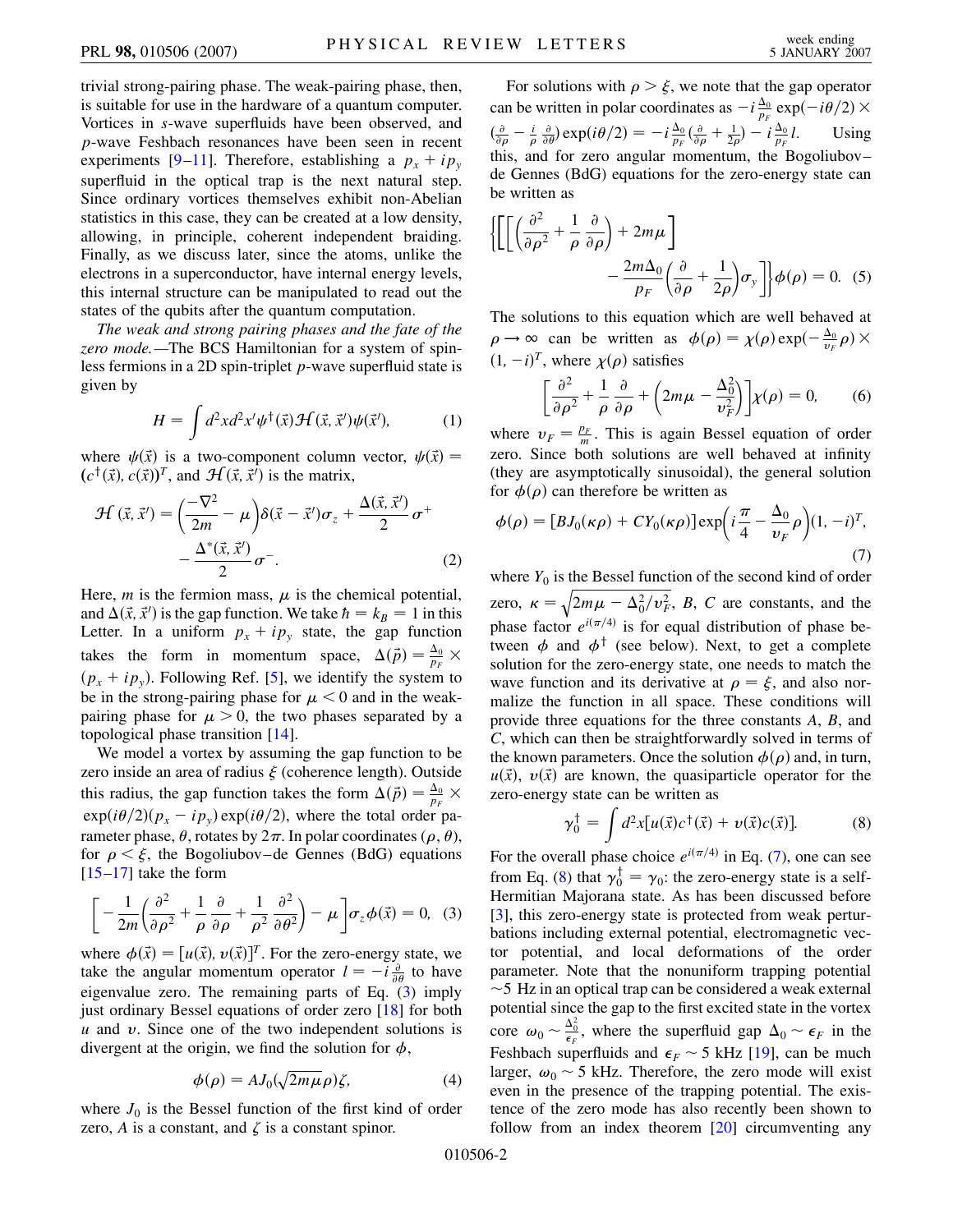approximations made in the Bogoliubov–de Gennes (BdG) equations.

To see what happens to the zero-energy state in the strong-pairing phase, this phase can be most simply accessed, in the spirit of Ref. [[5](#page-3-3)], by continuing to use the weak-coupling mean-field BCS theory even in the presence of strong attractive coupling and taking  $\mu < 0$ . Even in this heuristic spirit, it will be amusing to find below that no consistent zero-energy bound state is possible for negative  $\mu$ . By extending the mean-field theory to  $\mu < 0$  [\[15](#page-3-12)[,21\]](#page-3-17), and replacing  $\mu$  by  $-|\mu|$ , Eq. ([3](#page-1-0)) (for zero angular momentum) and Eq. [\(6](#page-1-3)) now imply *modified* Bessel equations of order zero for inside and outside the core, respectively. The solution  $\phi'(\rho)$  is now given by only one of the two modified Bessel functions of order zero in each case,  $I_0(\sqrt{2m|\mu|}\rho)$  for  $\rho < \xi$ , and  $K_0(\kappa'\rho)$  for  $\rho > \xi$ , since the other one is divergent in the relevant region [\[18\]](#page-3-14). Here,  $\kappa' = (2m|\mu| + \frac{\Delta_0^2}{v_F^2})^{1/2}$ . The corresponding constants multiplying the solutions drop out when one matches the solutions and their derivatives at  $\rho = \xi$ , and divide one equation by the other. For generic values of the parameters, the resulting equation does not have a solution  $[21]$  $[21]$  $[21]$ , and therefore, we do not expect a zero-energy state in the strong-pairing phase.

*Non-Abelian statistics and unitary operators in the Hilbert space.—*When the system is in the weak-pairing superfluid phase, a dilute gas of vortices can be created. For 2*n* vortices, there are 2*n* Majorana fermions, which we denote by  $\gamma_i$ , where *i* counts the vortices. The Majorana fermions can be combined pairwise to create *n* complex fermionic states,  $c_i = \gamma_{2i} + i\gamma_{2i-1}$ . These complex fermionic states can be occupied or unoccupied, giving rise to  $2^n$ -fold degeneracy protected by the gap  $\omega_0$ . Two states of a qubit are identified with the absence  $(|0\rangle)$  or the presence  $(c_i^{\dagger} | 0 \rangle)$  of a superfluid quasiparticle in the fermionic state constructed from  $\gamma_{2i-1}$  and  $\gamma_{2i}$ . Note that the two states are degenerate and are not associated with any particular vortices. It is this nonlocality that protects the qubits from decoherence due to the environment, which acts through local operators. In Ref. [\[22\]](#page-3-18) Semenoff and Sodano show that nonlocality is a consequence of Majorana fermion zero modes. They show that if one looks at a 1D system with a single such mode (by ignoring its partner far away), then the ground state will violate fermion parity. However, if both zero modes are kept, fermion parity is conserved. This continues to hold in our 2D case as well. For initialization of the qubits, note that creating vortices in pairs from the vacuum will always put each pair in the  $|0\rangle$  state at zero temperature  $(T)$ . At finite  $T$ , there is always a nonzero probability that a fermionic quasiparicle will end up on a vortex pair. Since we can read these nondestructively (see below), we can correct or discard the  $|1\rangle$ 's. We now briefly describe the physics [[3](#page-3-2)] behind the braiding-induced unitary transformations in this space.

Using the property that  $\gamma \rightarrow -\gamma$  for an order parameter phase change of  $2\pi$ , it follows that upon interchange of two vortices 1 and 2,  $\gamma_1 \rightarrow \gamma_2$ , but  $\gamma_2 \rightarrow -\gamma_1$  [\[3](#page-3-2)]. The corresponding unitary operator in the 2D Hilbert space is

$$
T_1 = \exp\left(\frac{\pi}{4}\gamma_2\gamma_1\right) = \exp\left[i\frac{\pi}{4}(2c^\dagger c - 1)\right],\qquad(9)
$$

where  $c = \gamma_1 + i\gamma_2$ . This operator can be written as a 2  $\times$ 2 matrix in the space of  $|0\rangle$  and  $c^{\dagger} |0\rangle$ . Likewise, for four vortices  $\gamma_1$ ,  $\gamma_2$ ,  $\gamma_3$ , and  $\gamma_4$ , the unitary braiding operators can be written as  $4 \times 4$  matrices in the space of  $|0\rangle$ ,  $c_1^{\dagger} |0\rangle$ ,  $c_2^{\dagger}$  (0), and  $c_1^{\dagger} c_2^{\dagger}$  (0), where  $c_1^{\dagger} = \gamma_1 + i\gamma_2$ , and  $c_2^{\dagger} = \gamma_3 + i\gamma_4$  $i\gamma_4$ . In the case of 2*n* vortices, the braiding operators are  $(2^n \times 2^n)$ -dimensional matrices: they form a matrix representation of the braid group in 2D. Upon braiding of two vortices, an initial state, which is now a 2*n*-dimensional vector, is multiplied by these matrices and gets transformed to another vector in this space. It is these unitary transformations that can be utilized to build unitary quantum gates, and this is the essence of topological quantum computation. Exactly which braid gives rise to which quantum gate can be deduced for the Majorana fermions as it was done for Fibonacci anyons in Ref. [[23](#page-3-19)]. Note that, in optical traps  $T \ll \omega_0 \sim \epsilon_F$  [\[19](#page-3-15)], so only the Majorana modes are preferentially occupied. In Fermi superfluids, optical tweezers can be used to pin and braid the vortices. Although the optical tweezers would modify the effective  $\mu$  at the vortex site, they would not affect the Majorana states as long as the pinning potential is smaller than  $\mu$ . For the braiding, the positions of the vortices need to be known so that they can be translated in a known way. This can be achieved using phase-contrast imaging, which probes the positions of vortices without destroying them [[24\]](#page-3-20). Because of the relatively large energy gap  $\omega_0 \sim 5$  kHz, we estimate that the optical tweezers can be adiabatically moved around in a period of about 20 ms, leading to small excitation probability  $\sim 10^{-4}$ . Such a period is much shorter than the typical coherence time  $\sim 10$  s of Fermi superfluids. Below, we show that the atoms in optical traps also offer a natural strategy for determining the state of a qubit after a computation has been performed.

*Reading out the states of the qubits.—*A central question in the above scheme is how to determine the state of a qubit after a computation has been performed. The two states of the qubit are distinguished by the presence or absence of a superfluid quasiparticle at the complex fermionic state when two vortices are fused. However, since these are quasiparticles of a spinless superfluid, they are chargeless and spinless, and hence difficult to couple by an external probe. Our method, suitable for atomic (or molecular) superfluids only, is to use the internal energy levels of the atoms themselves. The basic point is that, if there is an unpaired atom at the core of the composite vortex (the qubit is in the state  $c^{\dagger} |0\rangle$ ), photons from a laser can be absorbed to excite the atom to an appropriately chosen excited level. If there is no quasiparticle there (the qubit is in the state  $|0\rangle$ ), there will be no absorption at this frequency. Note that, during this process, one might end